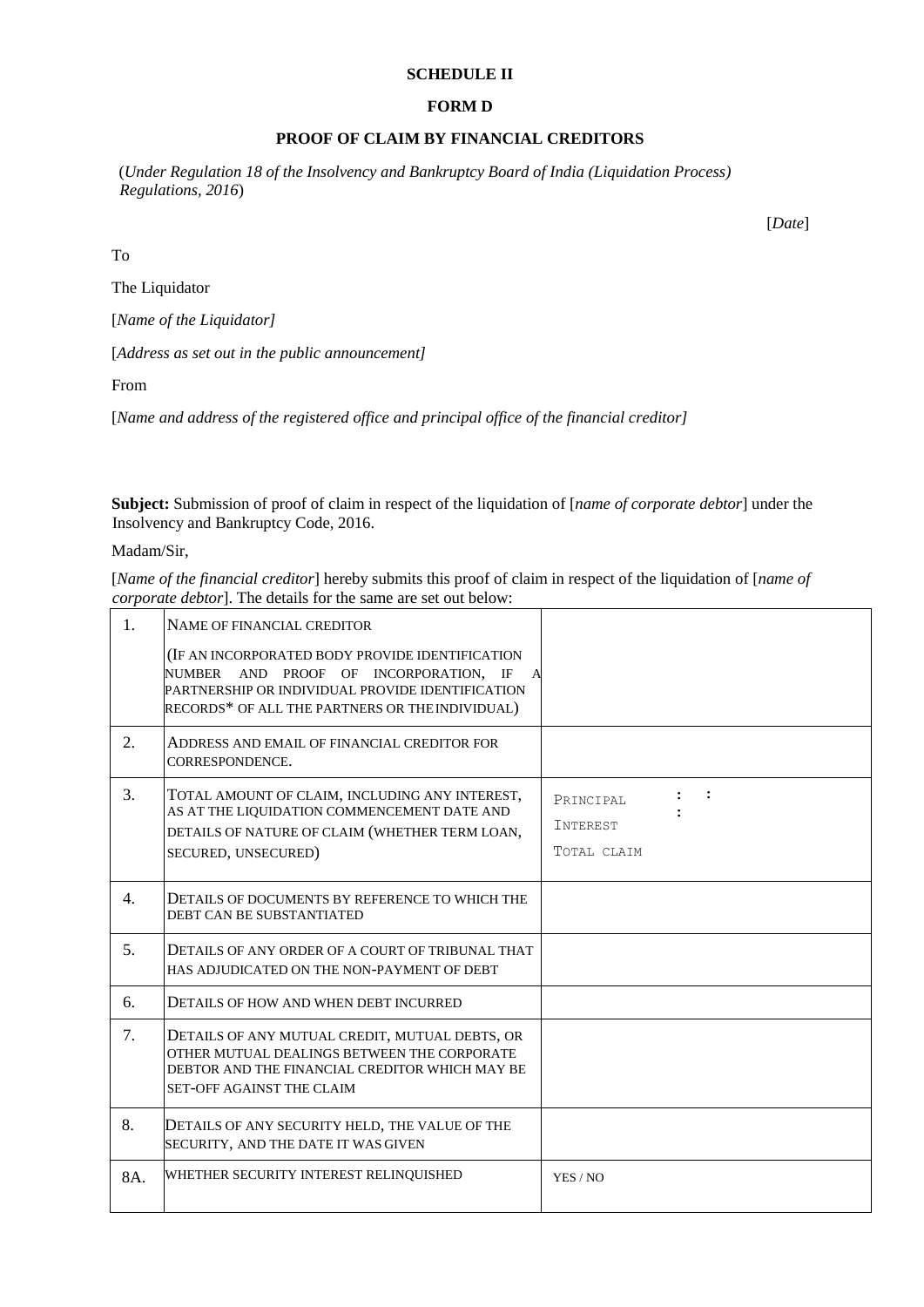| 9.  | DETAILS OF ANY ASSIGNMENT OR TRANSFER OF DEBT IN<br><b>HIS FAVOUR</b>                                                       |                           |
|-----|-----------------------------------------------------------------------------------------------------------------------------|---------------------------|
| 10. | DETAILS OF THE BANK ACCOUNT TO WHICH THE<br>FINANCIAL CREDITOR'S SHARE OF THE PROCEEDS OF<br>LIQUIDATION CAN BE TRANSFERRED |                           |
| 11. | LIST OUT AND ATTACH THE DOCUMENTS RELIED ON IN<br>SUPPORT OF THE CLAIM.                                                     | $\rm(i)$<br>(ii)<br>(iii) |

Signature of financial creditor or person authorised to act on his behalf (please enclose the authority if this is being submitted on behalf a financial creditor)

Name in BLOCK LETTERS

Position with or in relation to creditor

Address of person signing

**\***PAN, Passport, AADHAAR Card or the identity card issued by the Election Commission of India.

### **AFFIDAVIT**

I, [*name of deponent*], currently residing at [*address of deponent*], do solemnly affirm and state as follows:

- 1. The above named corporate debtor was, at the liquidation commencement date, that is, the day of 20 and still is, justly and truly indebted to me [or to me and [*insert name of co-partners*], my co-partners in trade, or, as the case may be] in the sum of Rs. for …….[*please state consideration*].
- 2. In respect of my claim of the said sum or any part thereof, I have relied on the documents specified below:

[*Please list the documents relied on as evidence of debt and of non-payment*.]

- 3. The said documents are true, valid and genuine to the best of my knowledge, information and belief.
- 4. In respect of the said sum or any part thereof, I have not, nor have my partners or any of them,nor has any person, by my/our order, to my/our knowledge or belief, for my/ our use, had or received any manner of satisfaction or security whatsoever, save and except the following:

[*Please state details of any mutual credit, mutual debts, or other mutual dealings between the corporate debtor and the financial creditor which may be set-off against the claim*.]

Solemnly, affirmed at on on day, the day day affirmed at the day on day, the day of 20

Before me,

Notary / Oath Commissioner.

Deponent's signature.